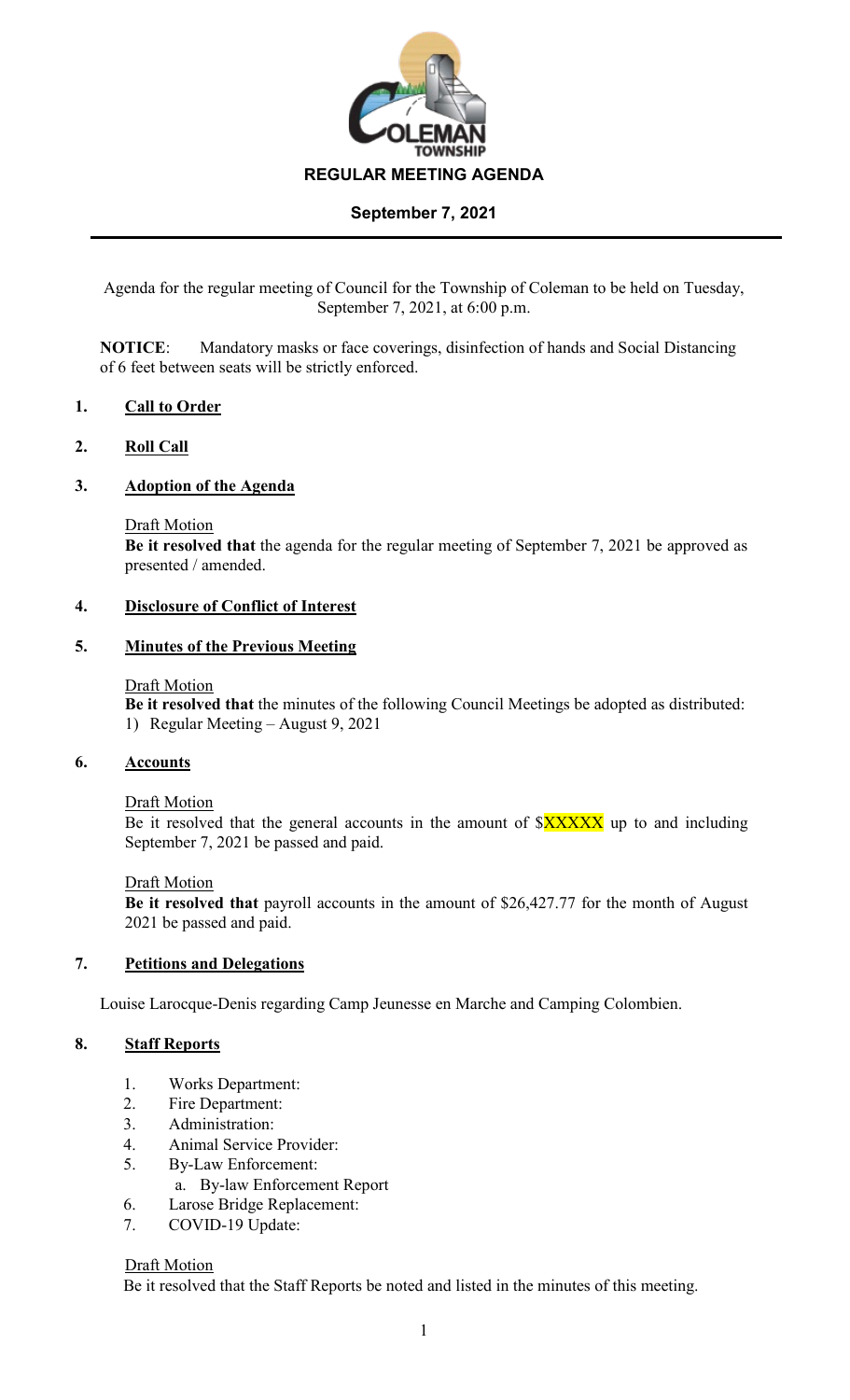

## **9. By-laws**

## **10. Business Arising from the Minutes**

## **11. New Business**

- 11.1. Conferences:
	- 11.1.1. FCM's 2021 Sustainable Communities Conference
	- 11.1.2. OACFP 2021 Conference
- 11.2. Motions:
	- 11.2.1. Correspondence from the City of Kitchener dated July 20 regarding a request for Provincial and Federal Government to mitigate the rising costs of building materials.
	- 11.2.2. Request for reimbursement for non-resident fee for hockey registrations Kellar and Lescom-Caron.
	- 11.2.3. Correspondence from the Timmins Police Service regarding Fire Department Dispatch contract renewal proposal.
	- 11.2.4. Correspondence from AMO regarding a proposed motion for Municipal Recognition of September  $30<sup>th</sup>$  as National Day for Truth and Reconciliation.
	- 11.2.5. Correspondence from Ontario Northland regarding repair work at the Coleman Road Railway Crossing.

## **12. Committee Reports**

- 12.1 Public Works
- 12.2 Finance
- 12.3 Government Liaison, TeMAG and TMA
- 12.4 Tourism & Recreation

# **13. Correspondence**

| Item<br>No. | <b>Received</b><br>Date | Originator                       | <b>Subject</b>                                                                                        |
|-------------|-------------------------|----------------------------------|-------------------------------------------------------------------------------------------------------|
| 13.1        | August 31               | Agnico Eagle                     | Memo - Summary of Field Work                                                                          |
| 13.2        | August 27               | City of Brantford                | Resolution - Year of the Garden                                                                       |
| 13.3        | August 11               | Municipality of Chatham-<br>Kent | Resolution – Affordable Internet                                                                      |
| 13.4        | August 25               | <b>DTSSAB</b>                    | Media Release – Timiskaming Health<br>Unit and Ministry of Health's<br>Nalaxone Program               |
| 13.5        | August 25               | <b>DTSSAB</b>                    | 2 <sup>nd</sup> Quarterly Report                                                                      |
| 13.6        | August 16               | <b>FONOM</b>                     | FONOM had a productive meeting<br>with members of Premier Ford's<br>Cabinet during the AMO Conference |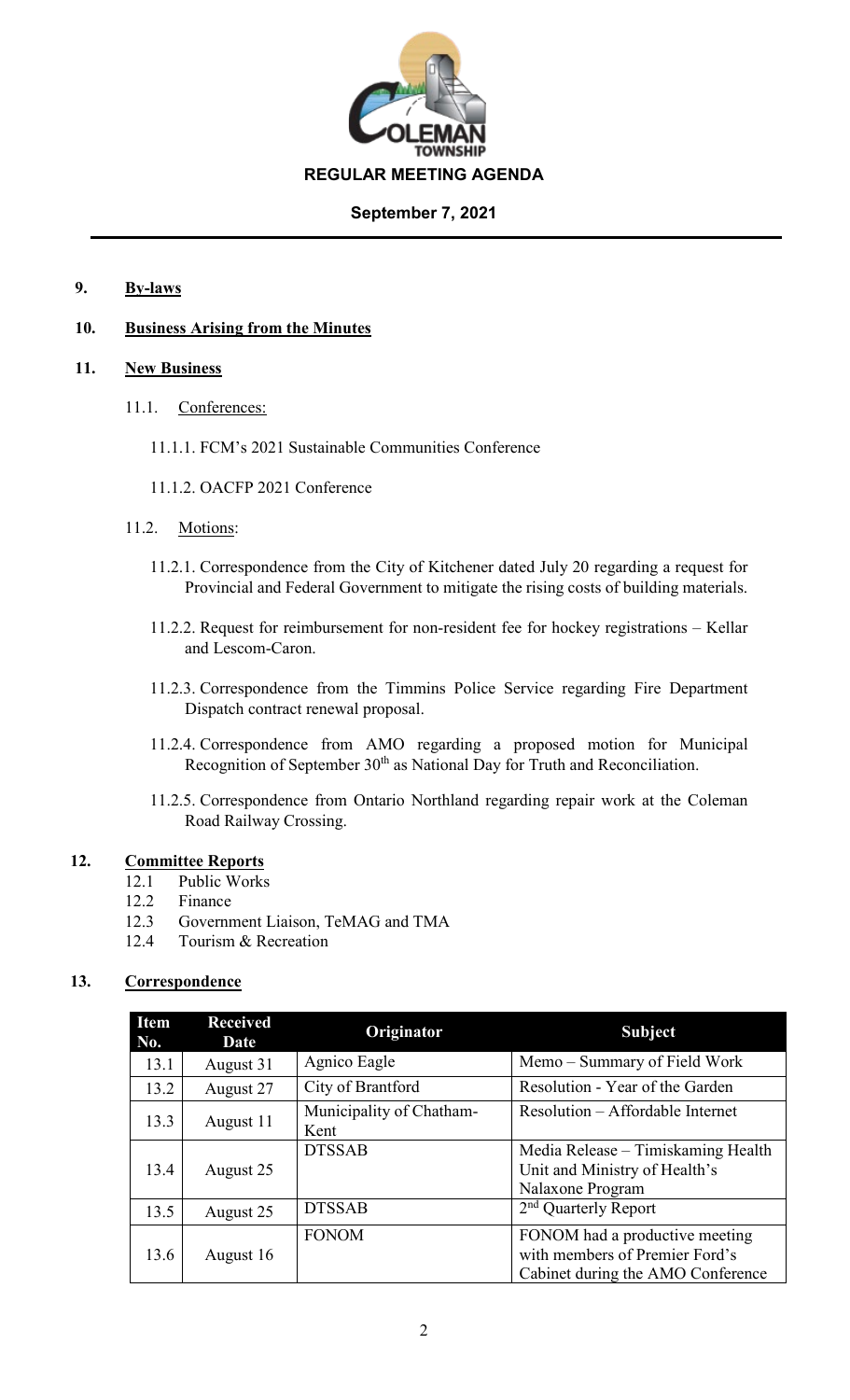

|       |           | Town of Greater Napanee       | Support for Resolution from South                                     |
|-------|-----------|-------------------------------|-----------------------------------------------------------------------|
| 13.7  | August 25 |                               | Stormont – Lyme Disease Awareness                                     |
|       |           | City of Hamilton              | Noise Concerns and Request for                                        |
| 13.8  | August 20 |                               | <b>Expiry of Extended Construction</b>                                |
|       |           |                               | Hours                                                                 |
|       |           | Township of Huron-Kinloss     | Support Motion for Chatham-Kent                                       |
|       |           |                               | and Kitchener M-84 Anti-Hate Crimes                                   |
| 13.9  | August 6  |                               | and Incidents and Private Member's                                    |
|       |           |                               | Bill C-313 Banning Symbols of Hate                                    |
|       |           |                               | Act                                                                   |
|       |           | Township of Huron-Kinloss     | Support motion for Mississauga -<br>termination of appeal of the 2019 |
|       |           |                               | Human Rights Tribunal Ruling                                          |
| 13.10 | August 6  |                               | ordering Ottawa to pay compensation                                   |
|       |           |                               | to First Nation Children and their                                    |
|       |           |                               | families                                                              |
| 13.11 | August 17 | Municipality of Leamington    | Joint and Several Liability reform                                    |
| 13.12 | August 18 | Ministry of the Attorney      | Support – Provincial Offenses Act                                     |
|       |           | General                       | <b>Part III Prosecutions</b>                                          |
| 13.13 | August 20 | Ministry of the Environment,  | <b>Consolidated Linear Infrastructure</b>                             |
|       |           | <b>Conservation and Parks</b> | Permissions Approach                                                  |
| 13.14 | August 23 | Office of the Registrar       | Coroner Investigators' permanent                                      |
|       |           | General                       | authority to sign and copy MCODs                                      |
| 13.15 | August 18 | Ministry of Transportation    | Designation as King's Highway                                         |
| 13.16 | August 19 | <b>Ontario Human Rights</b>   | <b>OHRC Welcomes Chief</b>                                            |
|       |           | Commission                    | <b>Commissioner Patricia Deguire</b>                                  |
| 13.17 | August 16 | Perth County                  | Relationship with MPAC                                                |
| 13.18 | August 31 | Town of Plympton-Wyoming      | Bill-C 313 Banning Symbols of Hate<br>Act                             |
|       |           | Town of Plympton-Wyoming      | <b>Council Resolution Supporting</b>                                  |
| 13.19 | August 31 |                               | Affordable Internet                                                   |
| 13.20 | August 12 | Town of Plympton-Wyoming      | <b>Rising Costs of Building Materials</b>                             |
|       |           | TransCanada Pipelines         | TransCanada Pipelines Limited Pipe                                    |
| 13.21 | August 17 |                               | Maintenance Program (PMP)                                             |
|       |           | Temiskaming Municipal         | Memorandum - 2021 Budget,                                             |
| 13.22 | July 26   | Association                   | Membership Dues, AGM,                                                 |
|       |           |                               | Amendment to the TMSA Purpose                                         |

# **Draft Motion**

Be it resolved that correspondence items 13.1 to 13.22 be noted, filed and recorded in the minutes of this meeting.

## **14. Notice of Motion** - NIL

# **15. In camera (closed) session**

## Draft Motion

**Whereas** Section 239(2) states that a meeting or part of a meeting may be closed to the public if the subject matter being considered is:

- b) personal matters about an identifiable individual, including a municipal employee;
- d) labour relations or employee negotiations;